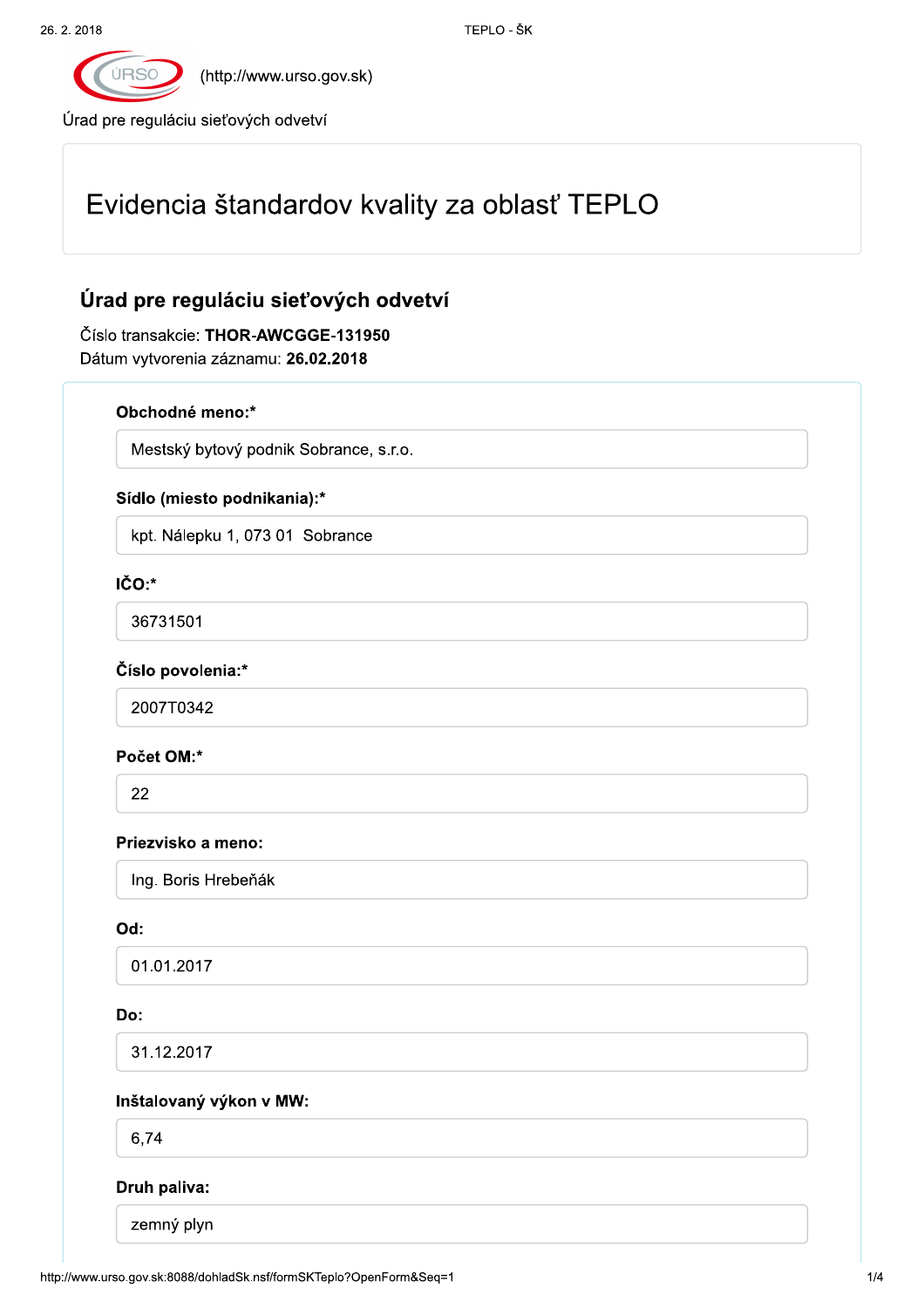| Dĺžka zariadení na rozvod tepla (km): |
|---------------------------------------|
|---------------------------------------|

| 2,4                  |  |  |
|----------------------|--|--|
| Ročná dodávka v MWh: |  |  |
| 4690                 |  |  |
| Telefónne číslo:     |  |  |
| 0566523549           |  |  |
| E-mail:              |  |  |
| mbpso@slovanet.sk    |  |  |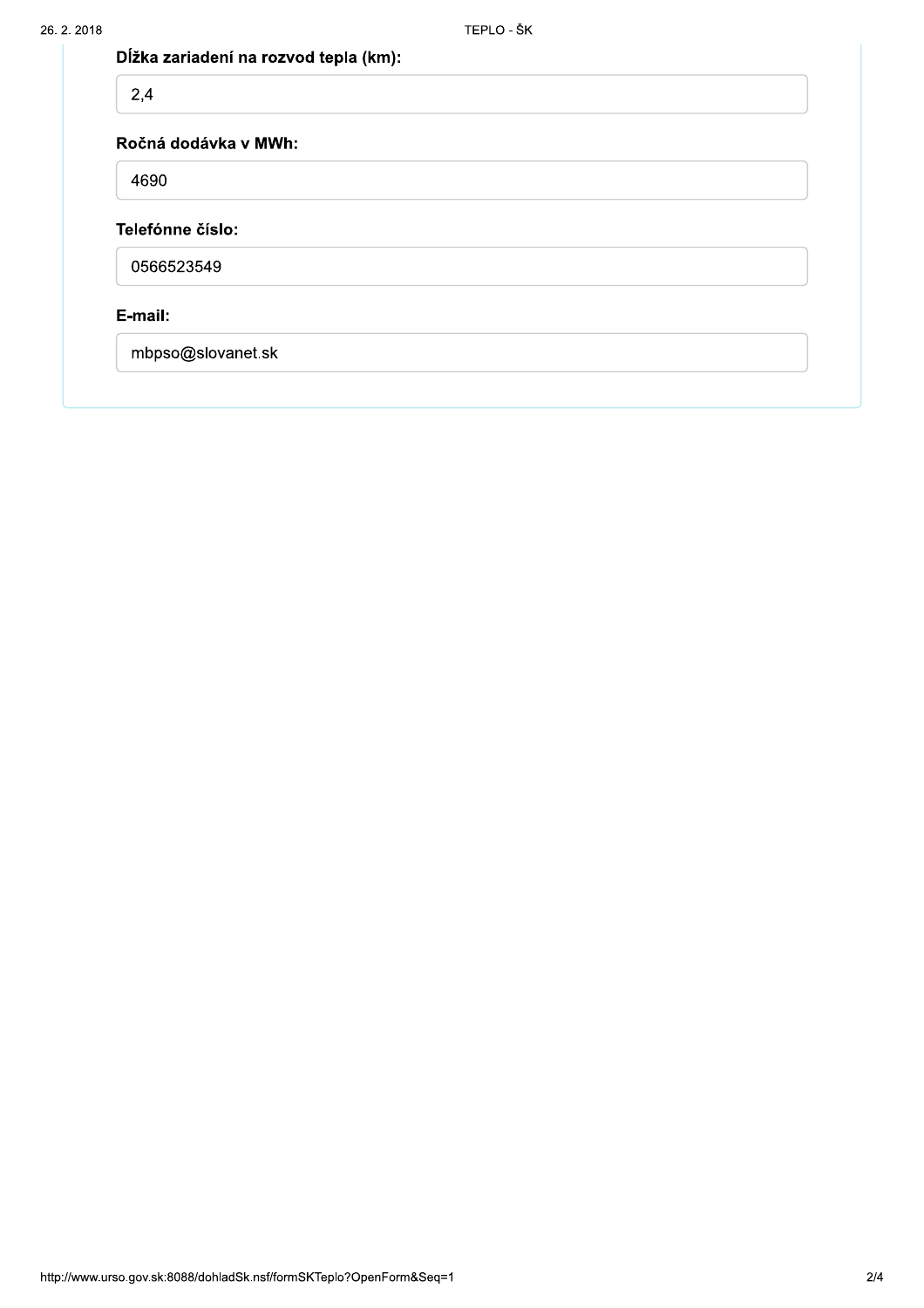| Hlásenie o sumárnom ročnom vyhodnotení štandardov kvality: |                  |             |           |           |                  |           |                         |             |                  |                  |              |                  |                         |
|------------------------------------------------------------|------------------|-------------|-----------|-----------|------------------|-----------|-------------------------|-------------|------------------|------------------|--------------|------------------|-------------------------|
|                                                            | $§$ 2a           | $§$ 2b      | $§$ 2 $c$ | $§$ 2d    | $§$ 2e           | $§$ 3a    | $§$ 3b                  | $§$ 3 $c$   | $§$ 3d           | $§$ 3e           | § 3f         | § 3g             | $§$ 3h                  |
| A<br>[počet]                                               | $\boldsymbol{0}$ | $\pmb{0}$   | 22        | $\pmb{0}$ | $\mathbf 0$      | $\pmb{0}$ | $\mathbf 0$             | 0           | $\mathbf 0$      | $\mathbf 0$      | $\pmb{0}$    | $\pmb{0}$        | $\boldsymbol{0}$        |
| B<br>[počet]                                               |                  |             | $\pmb{0}$ |           |                  | 0         | $\pmb{0}$               | $\mathbf 0$ | $\mathbf 0$      | $\mathbf 0$      | $\pmb{0}$    | $\boldsymbol{0}$ | $\boldsymbol{0}$        |
| $\mathsf{C}$<br>[počet]                                    |                  |             | $\pmb{0}$ |           |                  | $\pmb{0}$ | $\pmb{0}$               | 0           | $\mathbf 0$      | $\mathbf 0$      | $\pmb{0}$    | $\pmb{0}$        | $\pmb{0}$               |
| D<br>[počet]                                               | $\pmb{0}$        | $\mathbf 0$ | $\pmb{0}$ | $\pmb{0}$ | $\pmb{0}$        | $\pmb{0}$ | $\boldsymbol{0}$        | 0           | $\boldsymbol{0}$ | $\boldsymbol{0}$ | $\pmb{0}$    | $\pmb{0}$        | $\pmb{0}$               |
| E [%]                                                      | 0,0              | 0,0         | 0,0       | 0,0       | 0,0              | 0,0       | 0,0                     | 0,0         | 0,0              | 0,0              | 0,0          | 0,0              | 0,0                     |
| F [%]                                                      | 12               | 11          | 22        | 10        | $\boldsymbol{9}$ | $\bf 6$   | $\overline{\mathbf{7}}$ | 8           | 1                | $\overline{2}$   | $\mathbf{3}$ | $5\phantom{a}$   | $\overline{\mathbf{4}}$ |
| G [%]                                                      | 12,00            | 11,00       | 22,00     | 10,00     | 9,00             | 6,00      | 7,00                    | 8,00        | 1,00             | 2,00             | 3,00         | 5,00             | 4,00                    |
| Výsledná hodnota dosiahnutej úrovne kvality<br>[SG]        |                  |             |           | 100       |                  |           |                         |             |                  |                  |              |                  |                         |
| Požadovaná hodnota                                         |                  |             |           | 90        |                  |           |                         |             |                  |                  |              |                  |                         |

# Prehľad o výške kompenzačných platieb:

|                |              | Druh nedodržaného štandardu kvality                                                                    |                | POČET nedodržaných<br>štandardov kvality |                        | SUMA vyplatených<br>kompezačných platieb |
|----------------|--------------|--------------------------------------------------------------------------------------------------------|----------------|------------------------------------------|------------------------|------------------------------------------|
| $\S$           | písm.        | Stručný popis štandardu kvality                                                                        | <b>CELKOM</b>  | z toho<br>domácnosti                     | <b>CELKOM</b><br>(eur) | z toho<br>domácnosti<br>(eur)            |
| $§$ 2<br>ods.1 | a)           | Zabezpečenie maximálneho<br>tepelného príkonu na odbernom<br>mieste.                                   | $\mathbf{0}$   | $\theta$                                 | $\boldsymbol{0}$       | $\mathbf{0}$                             |
|                | b)           | Dodržanie určeného času dodávky<br>tepla na vykurovanie.                                               | $\overline{0}$ | $\theta$                                 | $\mathbf{0}$           | $\boldsymbol{0}$                         |
|                | $\mathbf{c}$ | Obnovenie dodávky tepla po<br>obmedzení alebo prerušení dodávky<br>tepla z dôvodov technickej poruchy. | $\mathbf{0}$   | $\Omega$                                 | $\mathbf{0}$           | $\theta$                                 |
|                | d)           | Dodržanie vykurovacej krivky alebo<br>odberového diagramu.                                             | $\mathbf{0}$   | $\boldsymbol{0}$                         | $\boldsymbol{0}$       | $\mathbf{0}$                             |
|                | e)           | Dodržanie teploty teplej úžitkovej<br>vody.                                                            | $\mathbf{0}$   | $\boldsymbol{0}$                         | $\boldsymbol{0}$       | $\boldsymbol{0}$                         |